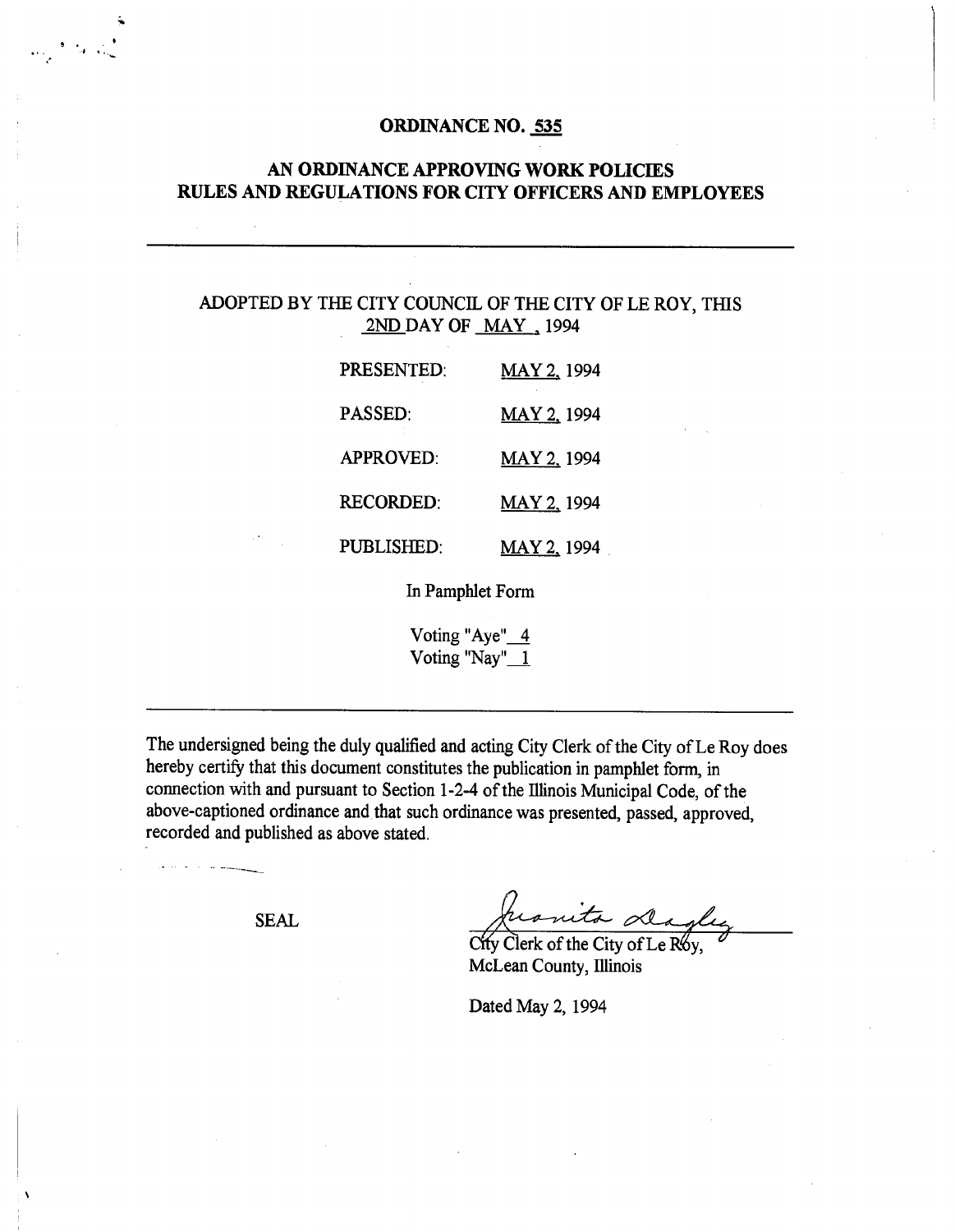## ORDINANCE NO. 535

**BE** IT ORDAINED by the City Council of the City of Le Roy, McLean County, Illinois in regular session this 2nd day of May, 1994, that the following work policies, rules and regulations for City Officers and Employees become effective and in full force May 1, 1994.

s

#### **SECTION I. HOLIDAYS**

L. The following holidays will be allowed each officer and full-time employee:

| NEW YEARS DAY       | <b>THANKSGIVING DAY</b> |
|---------------------|-------------------------|
| <b>GOOD FRIDAY</b>  | FRIDAY FOLLOWING        |
| <b>MEMORIAL DAY</b> | <b>THANKSGIVING</b>     |
| 4TH OF JULY         | <b>CHRISTMAS DAY</b>    |
| <b>LABOR DAY</b>    | <b>FLOATING HOLIDAY</b> |

2. If a holiday falls on a Saturday, the employee will be allowed Friday off in observance of the holiday. If a holiday falls on a Sunday, the employee will be allowed Monday off in observance of the holiday.

3. Any employee not scheduled to work, who is required to work due to an emergency situation, shall be compensated by an additional hour's pay for each hour worked, or the choice of a different day off for the holiday (to be used within one week of the holiday.

4. When an authorized holiday or its observed equivalent falls on an employee's regular scheduled workday, the employee shall be excused from work and shall be allowed a regular day's pay provided the employee works the employee's last full unexcused shift preceding the holiday and the employee's first full unexcused shift following the holiday.

5. An employee shall not receive a regular day's pay for a holiday if the employee fails to work on such holiday when the employee was so notified before quitting time of the employee's tour of duty on the employee's last scheduled work day preceding the holiday.

6. All overtime to be worked on a holiday shall be at the discretion of the Department Superintendent.

#### **SECTION H. PERSONAL DAYS**

**1.** Personal time is awarded at the beginning of the city's fiscal year not on the employee's anniversary date.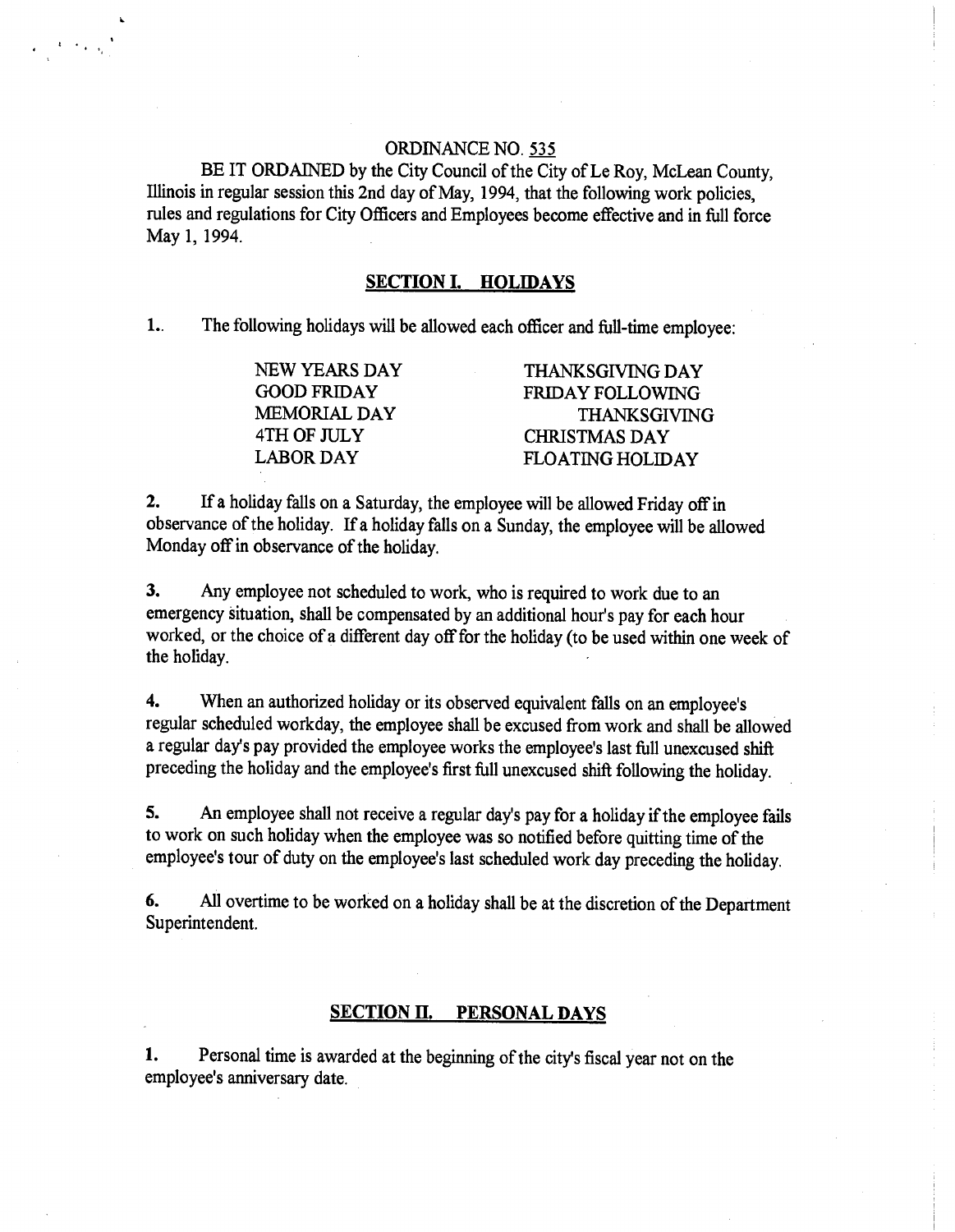2. An employee shall receive sixteen hours personal time for the first year of employment. Twenty four hours of personal time will be awarded to the employee after the first year of employment. Personal time will be prorated for all new employees. 3. Personal time may be taken in one hour increments.

4. An employee is allowed an additional three days off for death in the immediate family, if time off falls on regular scheduled work days. The definition of immediate family to include Husband; Wife; Mother, Father; Brother; Sister; Grandmother; Grandfather; father-in-law; and mother-in-law.

## **SECTION III. SICK PAY**

1. Eight days sick leave allowance will be granted to all employees each fiscal year. Sick days may accumulate up to sixty (60) days. Employees shall be allowed a regular pay at basic rates on scheduled working days absent from duty when incapacitated by illness or physical injury (not compensable under workman's compensation act). Sick days to be pro-rated for new employees. Sick days not used upon termination or retirement are forfeited.

2. Sick time may be taken in one (1) hour increments.

3. Department heads will approve sick leave absences and the burden of proof will be on the employees. To qualify for sick leave, all employees are required to notify their department superintendent one (1) hour before the scheduled starting time that day. Failure to do so will result in loss of pay.

4. If it is necessary for a full-time employee to use more than three (3) consecutive days of sick leave, the employee must provide the city with a doctor's statement of illness to qualify the employee for compensation for the sick days. If the employee suffers from an extended illness or injury, a doctor's statement of release will be required before returning to work..

5. Sick days are not to be used as personal time off. Anyone in violation of this policy will relinquish any sick time for the remainder of the fiscal year. Sick leave is a privilege granted to the employees by the city and is not a right of the employee.

6. Compensation for sick pay shall be figured on the basis of an eight-hour work day, not on hours worked that would create an overtime situation at the end of forty (40) hours worked.

 $\overline{2}$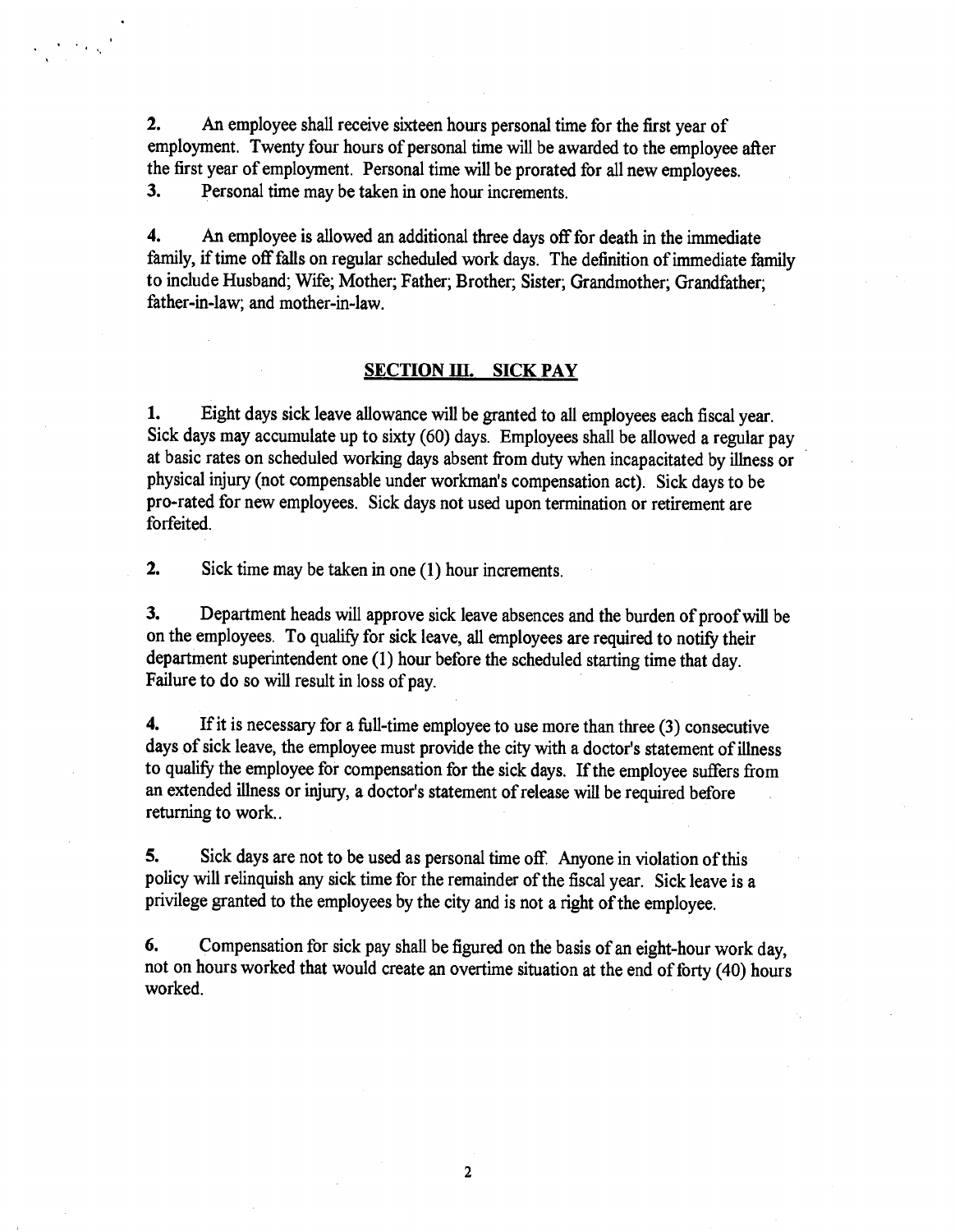#### **SECTION IV INSURANCE COVERAGE**

1. All full-time employees health insurance with dental clause will be paid 100% by the city for employee coverage. City will pay \$104.50 toward spouse or family coverage.

2. The City Clerk's health insurance with dental clause will be paid 100% by city for clerk's coverage. The city will pay \$104.50 toward spouse or family coverage.

#### **SECTION V. VACATION TIME**

**1.** Vacation shall be allowed in accordance with the following schedule:

After 1 year employment 1 week After 2 years employment 2 weeks After 8 years employment 3 weeks After 11 years employment 3 weeks and 1 day After 12 years employment 3 weeks and 2 days After 13 years employment 3 weeks and 3 days After 14 years employment 3 weeks and 4 days After 15 years employment 4 weeks

\*Special Note - For the twenty fifth year of employment, employee shall receive one additional week of vacation as a one time special allowance for their anniversary year.

2. Vacation will be allowed on the actual years of employment from the starting date of the person and not on the fiscal year of the city.

3. Vacation time may be taken in increments of one-half days or whole days at a time with prior approval of department head.

4. All vacation shall be taken and the person shall not be allowed to work the vacation days and receive additional pay or overtime.

5. One and one-half (1 1/2) years worth of vacation time may be accumulated without loss of time. Vacation time will not accumulate during disability leave. Any person with more than fifteen (15) years of employment, or four (4) weeks or more of vacation must get approval of the department head to take their vacation all at once due to the hardship it would create in that department. Department heads must have the majority of the City Council's approval in order to take four (4) or more weeks of vacation all at one time.

6. For definition purposes, vacation time will be figured on an eight (8) hour workday, forty (40) hour week.

3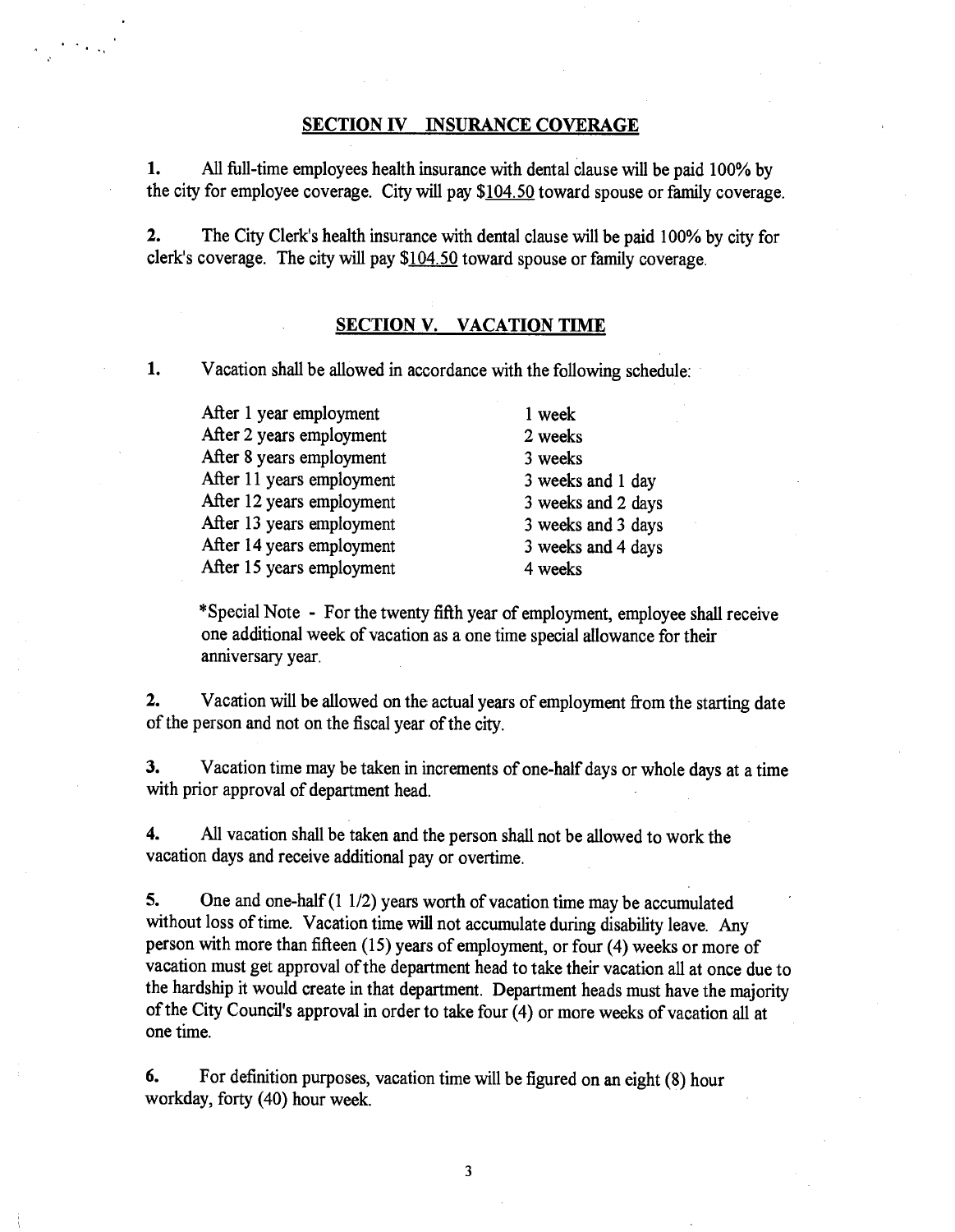#### **SECTION VI. MISCELLANEOUS**

1. All coffee breaks shall be limited to fifteen (15) minutes in the first four (4) hours worked, and fifteen (15) minutes in the second four (4) hours worked. The time for the break shall start from the time the employee leaves the job site and it shall end when he again returns to that same job site or another site as assigned by the Superintendent of that department.

2. Employees working at the overtime rate shall not qualify for the coffee breaks as outlined above.

3. No part-time personnel will be used without consent of the City Council.

4. All new personnel will be approved by the majority of the City Council.

5. When an employee serves on jury duty in McLean County, the city will pay the employee his/her regular salary.

6. Military duty; no city pay while serving; no lack of job security; no loss of benefits.

7. Maternity or family leave; excused up to twelve (12) weeks without pay; no lack of job security.

BE IT FURTHER ORDAINED that all prior ordinances or portions thereof of this City in conflict herewith be and they are hereby repealed.

SECTION II. This ordinance shall be in full force and effect from and after its passage, approval and publication in pamphlet form, as required by law.

PASSED by the City Council of the City of Le Roy, Illinois, upon the motion by Lois Parkin, seconded by Dave McClelland, by roll call vote on the 2nd day of May, 1994, as follows:

Aldermen elected 6 Aldermen present 5

VOTING AYE: Lois Parkin Patrick Beaty, R.D. Johnson, Dave McClelland (names)

VOTING NAY: Randv Zimmerman

 $\mathcal{L}^{\text{max}}$  , where  $\mathcal{L}^{\text{max}}$ 

(names)

 $\overline{\mathbf{4}}$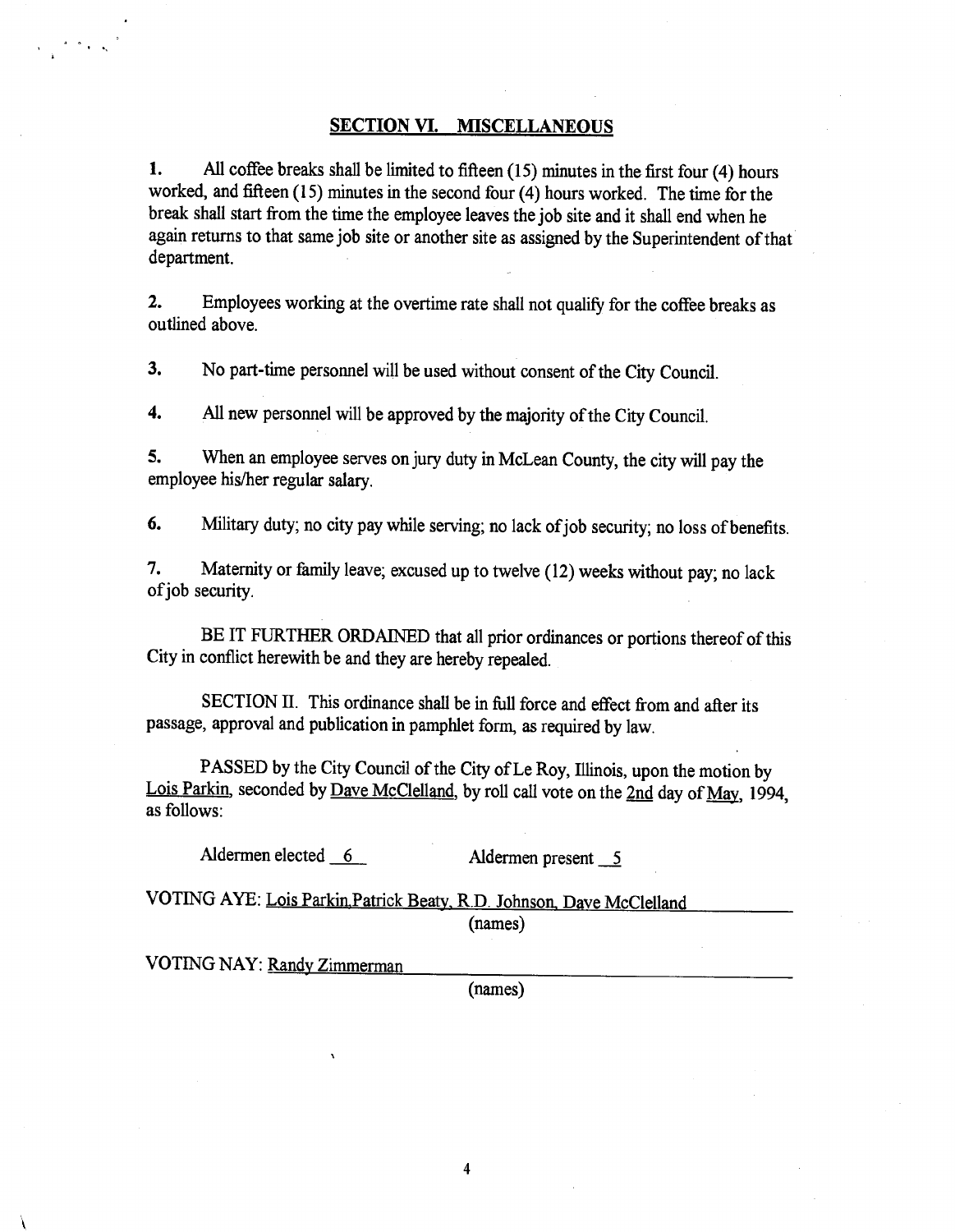ABSENT, ABSTAIN, OTHER: Ron Litherland-absent

(names)

and deposited and filed in the office of the City Clerk in said municipality on the 2nd day of May. 1994.

Juanita Dagley, City Clerk of the City

of Le Roy, McLean County, Illinois.

APPROVED by the Mayor of the City of Le Roy, Illinois, this 2nd day of May, 1994.

Jerry  $\cancel{C}$ . Davis, Mayor of the City of Le Roy, McLean County, Illinois

ATTEST: (SEAL)

1

Kianita Dagley, City Clerk of City of Le Roy, McLean County, Illinois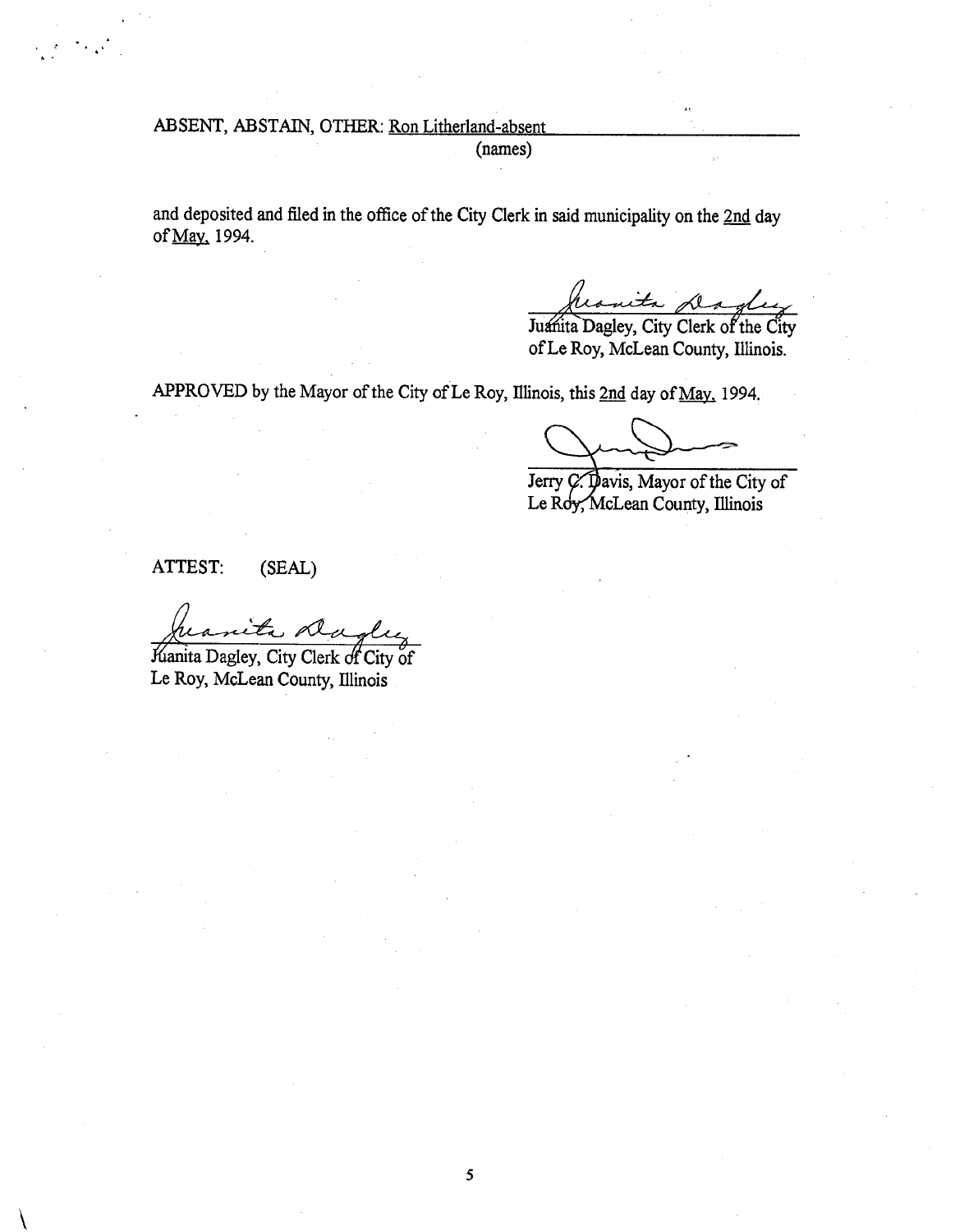#### **CERTIFICATE**

I, Juanita Dagley, certify that I am the duly elected and acting municipal clerk of the City of Le Roy, McLean County, Illinois.

I further certify that on May 2, 1994, the Corporate Authorities of such municipality passed and approved Ordinance No. 535. entitled:

## AN ORDINANCE APPROVING WORK POLICIES RULES AND REGULATIONS FOR CITY OFFICERS AND EMPLOYEES

which provided by its terms that it should be published in pamphlet form.

The pamphlet form of Ordinance No. 535, including the Ordinance and a cover sheet thereof was prepared, and a copy of such Ordinance was posted at the municipal building, commencing on May 2, 1994, and continuing for at least ten days thereafter. Copies of such Ordinance were also available for public inspection upon request in the office of the municipal clerk.

Dated at Le Roy, Illinois, this 2nd day of May, 1994.

(SEAL)

Ala Municipal Clerk